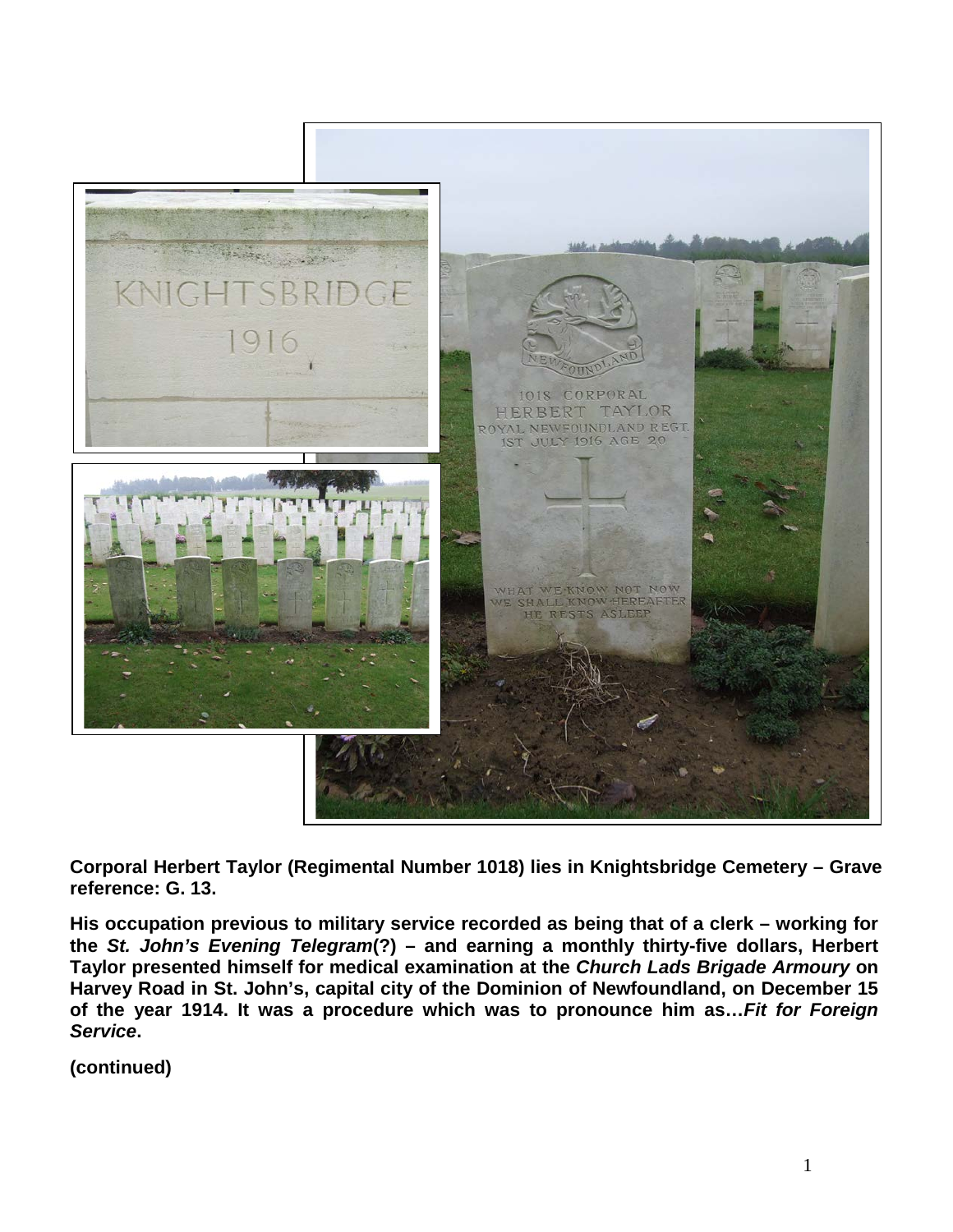**It was, however, now to be another six weeks plus two days following his medical assessment, on January 28, before Herbert Taylor returned to the** *CLB Armoury* **to enlist – engaged at the private soldier's rate of a single dollar per diem plus a daily ten-cent** *Field Allowance.*

**And then, whereas attestation for others had come about on the day of enlistment, he was now to await a further two weeks and a day, until February 12, before** *that* **final formality would come to pass.**

**For Private Taylor, Number 1018, there was now to be yet another, and last, waiting period of five weeks plus one day before he would be summoned to…***overseas service***. How he occupied himself during that time is not recorded among his papers; he may, of course, have temporarily returned to work but this is only speculation.**



**(Right above:** *The image of the Bowring Brothers' vessel 'Stephano', sister-ship of 'Florizel', as she passes through 'the Narrows' of St. John's Harbour is from the Provincial Archives***.)** 

**Unlike the two previous contingents to have departed Newfoundland (see below) for…***overseas service***, Private Taylor's 'D' Company was not to sail directly to the United Kingdom. On March 20, it embarked onto the Bowring-Brothers' vessel** *Stephano* **for the short voyage to Halifax, capital city of the Canadian province of Nova Scotia, where it was thereupon to board a second vessel, the newly-launched**  *Orduña* **for the trans-Atlantic crossing\*.**



**(Right above:** *The image of Orduña is from the Old Ship Picture Galleries web-site***.** *The vessel was not to be requisitioned during the Great War but would be used by the Cunard Company to operate on its commercial service between Liverpool and New York***.)**

**Having then sailed from Nova Scotia on March 22 for Liverpool, Private Taylor and his draft landed there eight days later, on the 30th. Once disembarked in Liverpool, the two-hundred fifty men and officers of 'D' Company were thereupon transported on the same date by train directly to Edinburgh, the Scottish capital, to join the Newfoundland Regiment's 'A', 'B' and 'C' Companies.** 

**These units were by this time stationed at the historic Castle, 'A' and 'B' having recently been posted from Fort George and 'C' having arrived directly from home (see further below). After 'D' Company's arrival at the end of that month of March, the Newfoundlanders were now to remain at Edinburgh for the following six weeks.** 



It was during this posting, on April 13 - a second source records the 20<sup>th</sup> - while at **Edinburgh, that Private Taylor received a first promotion, to the rank of lance corporal.**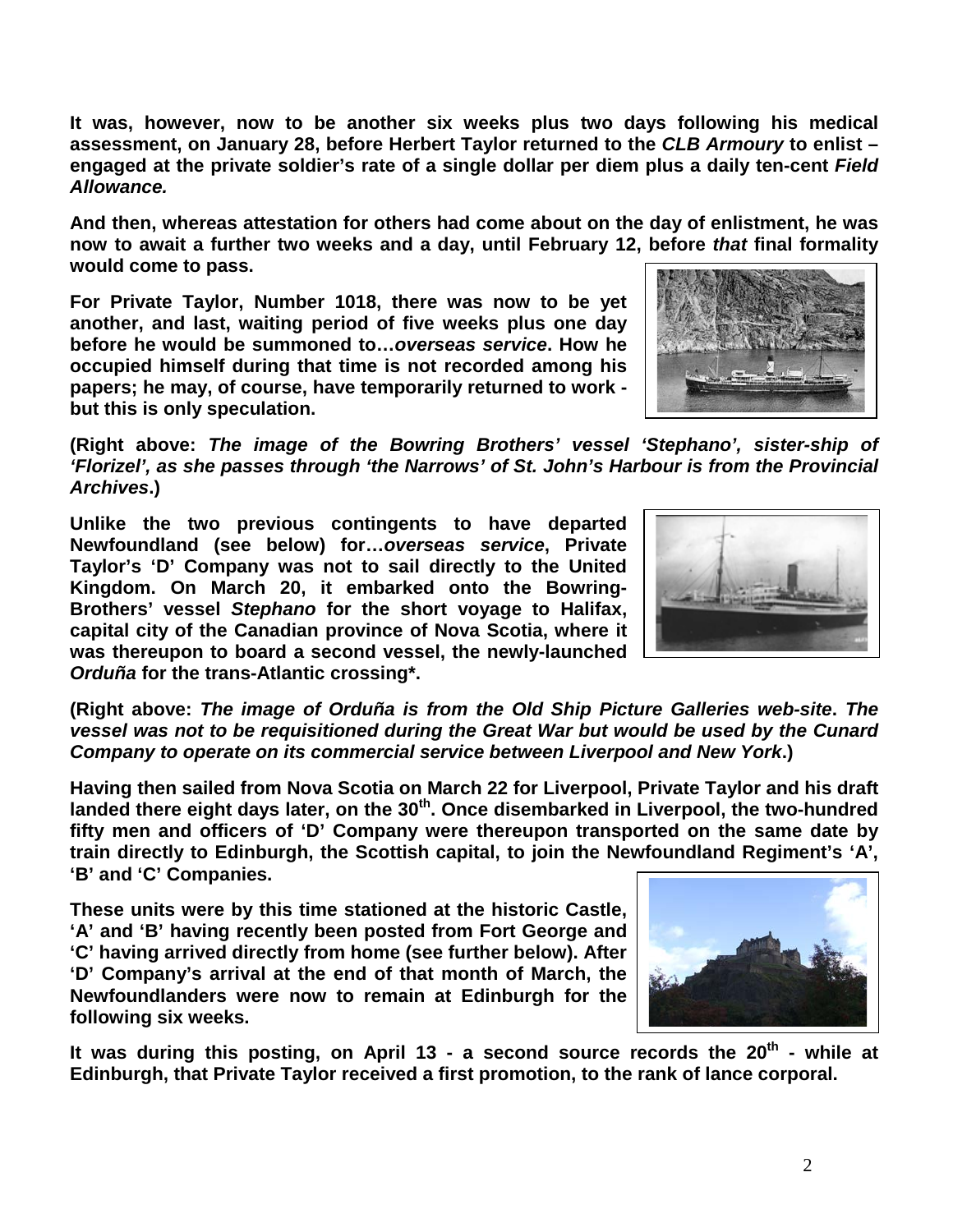**(Preceding page:** *From its vantage point on Castle Hill, the venerable fortress overlooks the city of Edinburgh where in 1915 the Newfoundlanders were to provide the first garrison to be drawn from outside the British Isles***. – photograph from 2011)** 

**\* \* \* \* \***

**Five to six months before that time, in the late summer and early autumn of 1914 there had been a period of training of some five weeks on the shores of** *Quidi Vidi Lake* **in the east end of St. John's for the newly-formed Newfoundland Regiment's first recruits – these to become 'A' and 'B' Companies - during which time the authorities had also been preparing for the Regiment's transfer overseas.**

**This first Newfoundland contingent was to embark on October 3, in some cases only days after a recruit's enlistment and/ or attestation. To become known to history as the** *First Five Hundred* **and also as the** *Blue Puttees***, on that day they had boarded the Bowring Brothers' vessel** *Florizel* **awaiting in St. John's Harbour.**

**The ship had sailed for the United Kingdom on the morrow, October 4, 1914, to its rendezvous with the convoy carrying the 1st Canadian Division overseas, off the south coast of the Island.** 

**(Right above:** *The image of Florizel at anchor in the harbour at St. John's is by courtesy of Admiralty House Museum***.)**

**(Right:** *Fort George, constructed in the latter half of the eighteenth century, still serves the British Army to this day***. – photograph from 2011)**

**In the United Kingdom this first Newfoundland contingent was to train in three venues during the late autumn of 1914 and then the winter of 1914-1915: firstly in southern England on the Salisbury Plain; then in Scotland at** *Fort George* **– on the Moray Firth close to Inverness; and lastly at Edinburgh Castle – where, as recorded beforehand, it was to provide the first garrison from outside the British Isles.** 

**Only days after 'A' and 'B' Companies had taken up their posting there, on February 16 'C' Company – the first re-enforcements for the original contingent\* - would arrive directly from Newfoundland.**

*\*This contingent, while a part of the Newfoundland Regiment, was not yet a battalion and would not be so for a further five months – as will be seen below.*

**\* \* \* \* \***

**As seen in a previous paragraph, for the month of April and the first days of May of 1915, 'A', 'B', 'C' and 'D' Companies, now united, were to furnish the garrison – the first troops from outside the British Isles to do so - of the guardian of Scotland's capital city. Then,** 

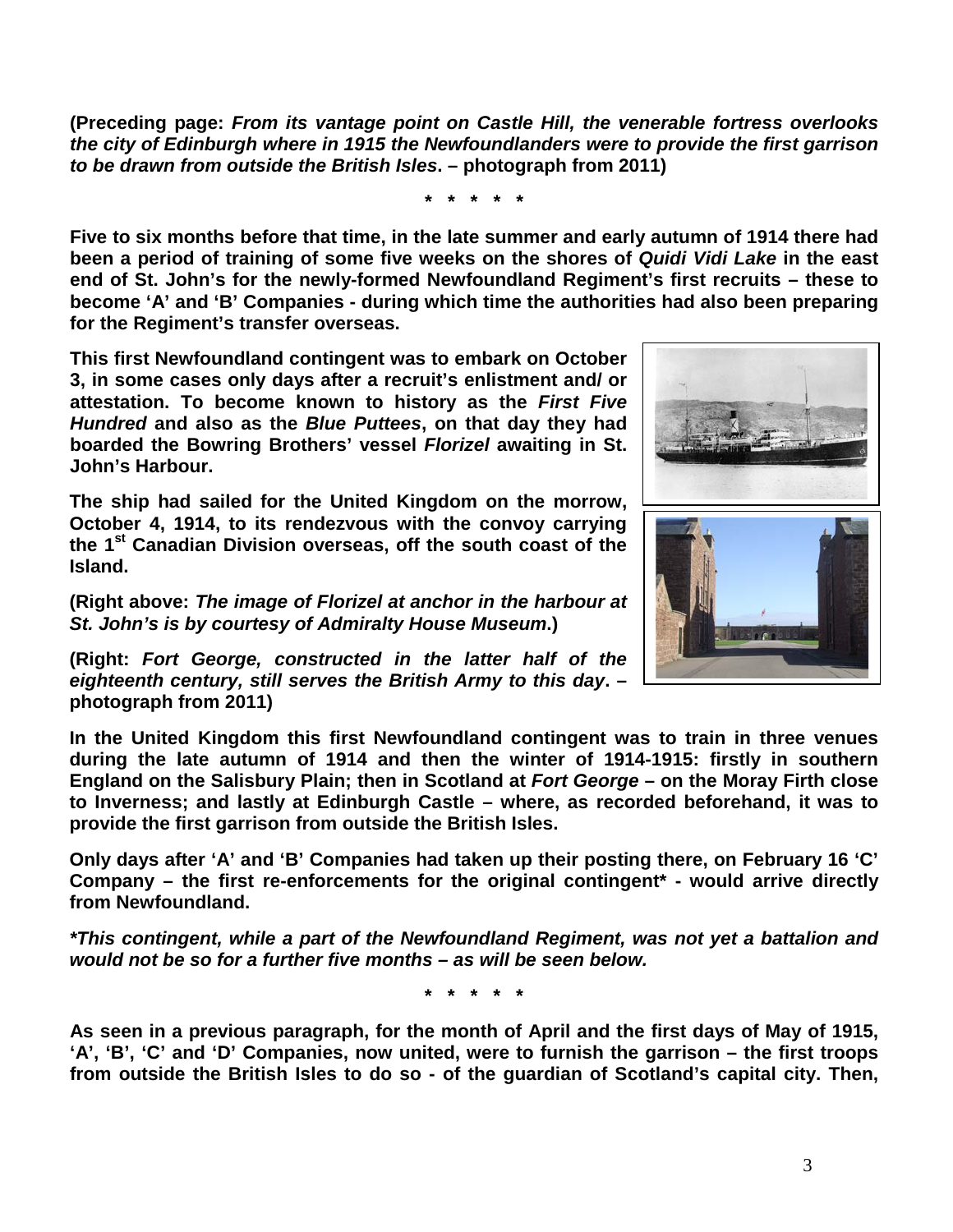4

**during the first week of May, 'E' Company was to report there…***to duty***…from home. Four days later again, on May 11, the Newfoundland contingent was ordered elsewhere.** 

**On that day, three weeks into spring – although in Scotland there was apparently still snow - the entire Newfoundland unit was dispatched to** *Stobs Camp***, all under canvas and southeastwards of Edinburgh, in the vicinity of the town of Hawick.**

**It was to be at** *Stobs Camp* **that the Newfoundland contingent would eventually receive the re-enforcements from home – 'F' Company which arrived on July 10, 1915 - that would bring its numbers up to that of British Army establishment battalion strength\*. The nowformed 1st Battalion of the Newfoundland Regiment was thus rendered available to be sent on '***active service***'.**

**(Right:** *The Newfoundland Regiment marches past on the training ground at Stobs Camp and is presented with its Colours on June 10, 1915.* **– by courtesy of Reverend Wilson Tibbo and Mrs. Lillian Tibbo)**

**\****This was approximately fifteen hundred, sufficient to furnish four 'fighting' companies, two re-enforcement companies and a headquarters staff.*

**At the beginning of that August of 1915, the four senior Companies, 'A', 'B', 'C' and 'D', were then sent south from** *Stobs Camp* **to undergo a final two weeks of training, as well as an inspection by the King, at Aldershot. This force, now the 1st Battalion of the Newfoundland Regiment, was thereupon attached to the 88th Brigade of the 29th Division of the (British) Mediterranean Expeditionary Force.**

**Meanwhile the two junior Companies, 'E' – last arrived at Edinburgh and the aforementioned 'F', were ordered transferred to Scotland's west coast, to Ayr, there to provide the nucleus of the newly-forming 2nd (***Reserve***) Battalion.**

**(Right above:** *George V, by the Grace of God, of the United Kingdom of Great Britain and Ireland and of the British Dominions beyond the Seas, King, Defender of the Faith, Emperor of India* **– the photograph is from** *Bain News Services* **via the** *Wikipedia* **web-site.)**

**It was while the Newfoundland Battalion was in training during those weeks at Aldershot, on August 15 that Lance Corporal Taylor would be prevailed upon to enlist for the duration of the conflict.**

**\****At the outset of the War, perhaps because it was felt by the authorities that it would be a conflict of short duration, the recruits enlisted for only a single year. As the War progressed, however, this was obviously going to cause problems and the men were encouraged to re-enlist***.**





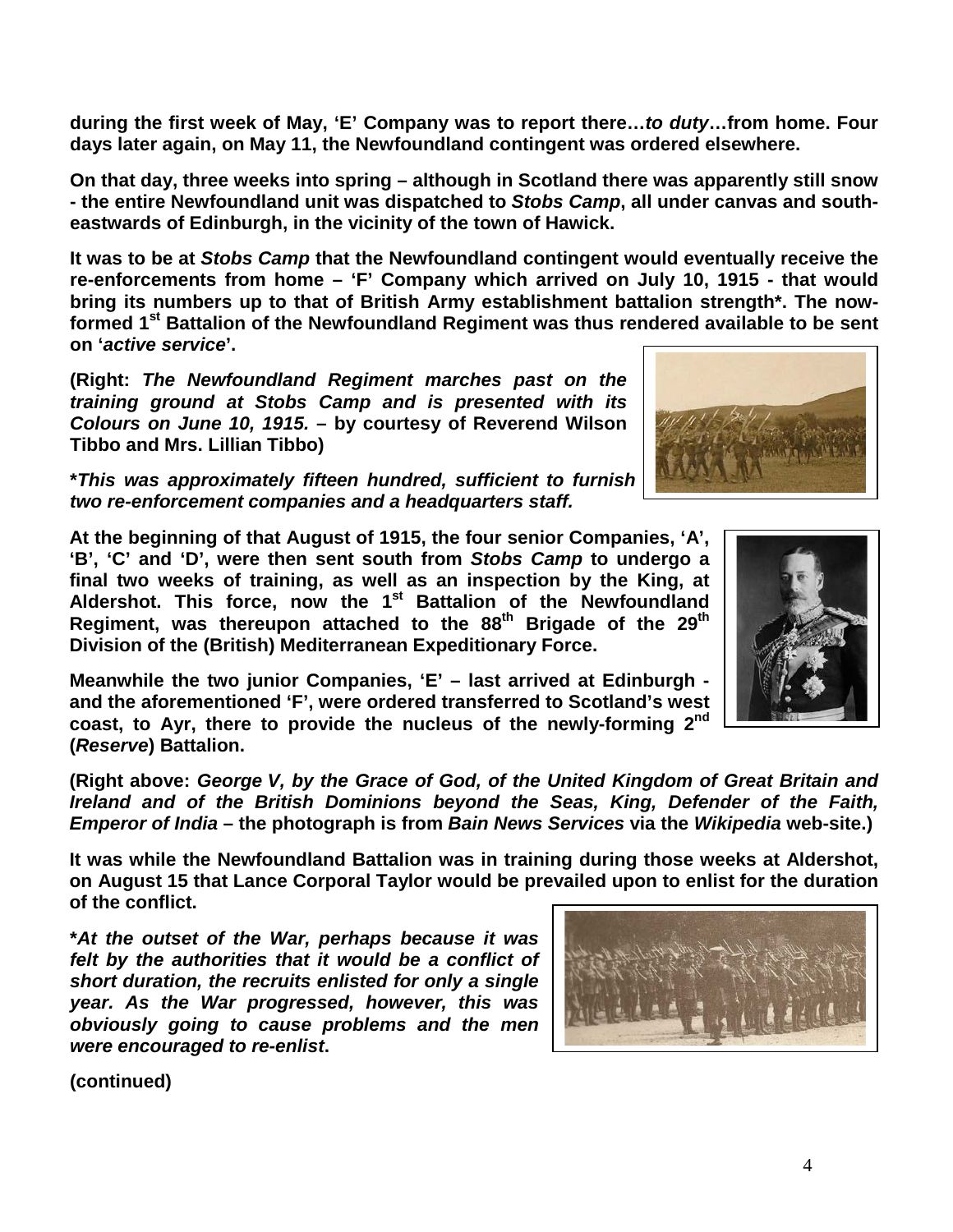**(Preceding page:** *Some of the personnel of 'A', 'B', 'C' and 'D' Companies of the 1st Battalion of the Newfoundland Regiment at Aldershot in August of 1915, prior to its departure to active service on the Gallipoli Peninsula* **– from** *The Fighting Newfoundlander*  **by Col. G.W.L. Nicholson, C.D.)**

**(Right:** *The image of Megantic, here in her peace-time colours of a 'White Star Line' vessel, is from the Old Ship Picture Galleries web-site***.)**

**On August 20, 1915, Private Mercer and his Newfoundland unit embarked in the Royal Navy Harbour of Devonport onto the requisitioned passenger-liner** *Megantic* **for passage to the Middle East and to the fighting against the Turks. There, a month later – having spent some two weeks billeted in British barracks in the vicinity of the Egyptian capital, Cairo - on September 20, the 1st Battalion was to land at** *Suvla Bay* **on the**  *Gallipoli Peninsula***.**

**(Right:** *Kangaroo Beach, where the officers and men of the 1st Battalion, Newfoundland Regiment, landed on the night of September 19-20, 1915, is to be seen in the distance at the far end of Suvla Bay. The remains of a landing-craft are still clearly visible in the foreground on 'A' Beach***. – photograph taken in 2011)**

**(Right:** *Newfoundland troops on board a troop-ship anchored at Mudros: either Megantic on August 29, Ausonia on September 18, or Prince Abbas on September 19 – Whichever the case, they were yet to land on Gallipoli***. – from Provincial Archives)**

**(Right:** *A century later, the area, little changed from those faroff days, of the Newfoundland positions at Suvla Bay, and where the 1st Battalion of the Newfoundland Regiment was to serve during the autumn of 1915* **– photograph from 2011)**

**When the Newfoundlanders landed from their transport ship at** *Suvla Bay* **on that September night of 1915 they were to disembark into a campaign that was already on the threshold of collapse.**

**Not only in the area where the Newfoundland Battalion was to serve but, even ever since the very first days of the operation in April of 1915, the entire** *Gallipoli Campaign,* **including the operation at** *Suvla Bay,* **was proving to be little more than a debacle:** 

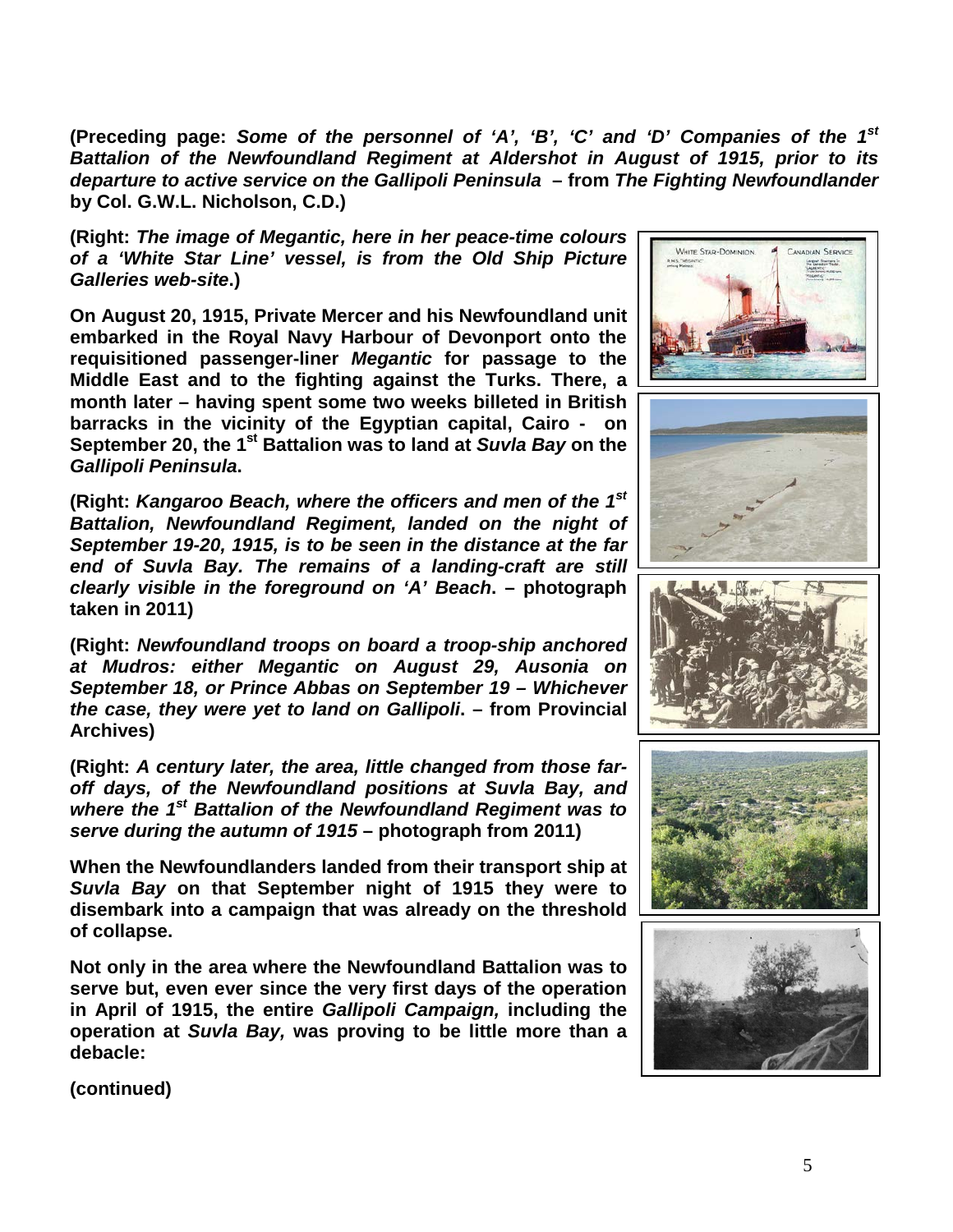**(Preceding page:** *No-Man's-Land at Suvla Bay as seen from the Newfoundland positions* **– from** *Provincial Archives***)**

**Flies, dust, disease, the frost-bite and the floods – and of course the casualties inflicted by an enemy who was to fight a great deal better than the British High Command\* had ever anticipated – were eventually to overwhelm the British-led forces and those of the French, and it would finally be decided to abandon not only** *Suvla Bay* **but the entire** *Gallipoli* **venture.**

**(Right below:** *An un-identified Newfoundland soldier in the trenches at Suvla Bay –* **from**  *Provincial Archives***)**

*\*Many of the commanders chosen were second-rate, had been brought out of retirement, and had little idea of how to fight – let alone of how to win. One of the generals at Suvla, apparently, had handed in his resignation during the Campaign and had just gone home.*

**In the meantime, however, Lance Corporal Taylor was to receive a second promotion: it was to be on either October 30 or 31 that he was awarded a second stripe and an appointment to the rank of corporal.**

**November 26 of 1915 would see perhaps the nadir of the Newfoundland Battalion's fortunes at Gallipoli; there was to be a freak rain-, snow- and ice-storm strike the** *Suvla Bay* **area and the subsequent floods had wreaked havoc amongst the forces of both sides. For several days, survival rather than the enemy was to be the priority.**

**There were to be many casualties on both sides, some of them, surprised by the sudden inundation of their positions, fatalities who had drowned in their trenches – although no Newfoundlanders were to be among that number. Numerous, however, were those afflicted by trench-foot and by frost-bite.**

**During the days that followed, the British positions at** *Suvla Bay* **were to become yet more and more untenable and thus on the night of December 19-20, the area was abandoned – the Newfoundlanders, the only non-British unit to serve there, to form a part of the rear-guard.** 

**(Right above:** *Cape Helles as seen from the Turkish positions on the misnamed Achi Baba, positions which were never breached: The Newfoundland positions were to the right-hand side of the picture***. – photograph from 2011)**

**Some of the Battalion personnel were to be evacuated to the nearby island of Imbros, some to Lemnos, further away; but in neither case was the respite to be of a long duration; the Newfoundland Battalion would be transferred only two days later to the area of** *Cape Helles***, on the western tip of the**  *Gallipoli Peninsula***.**





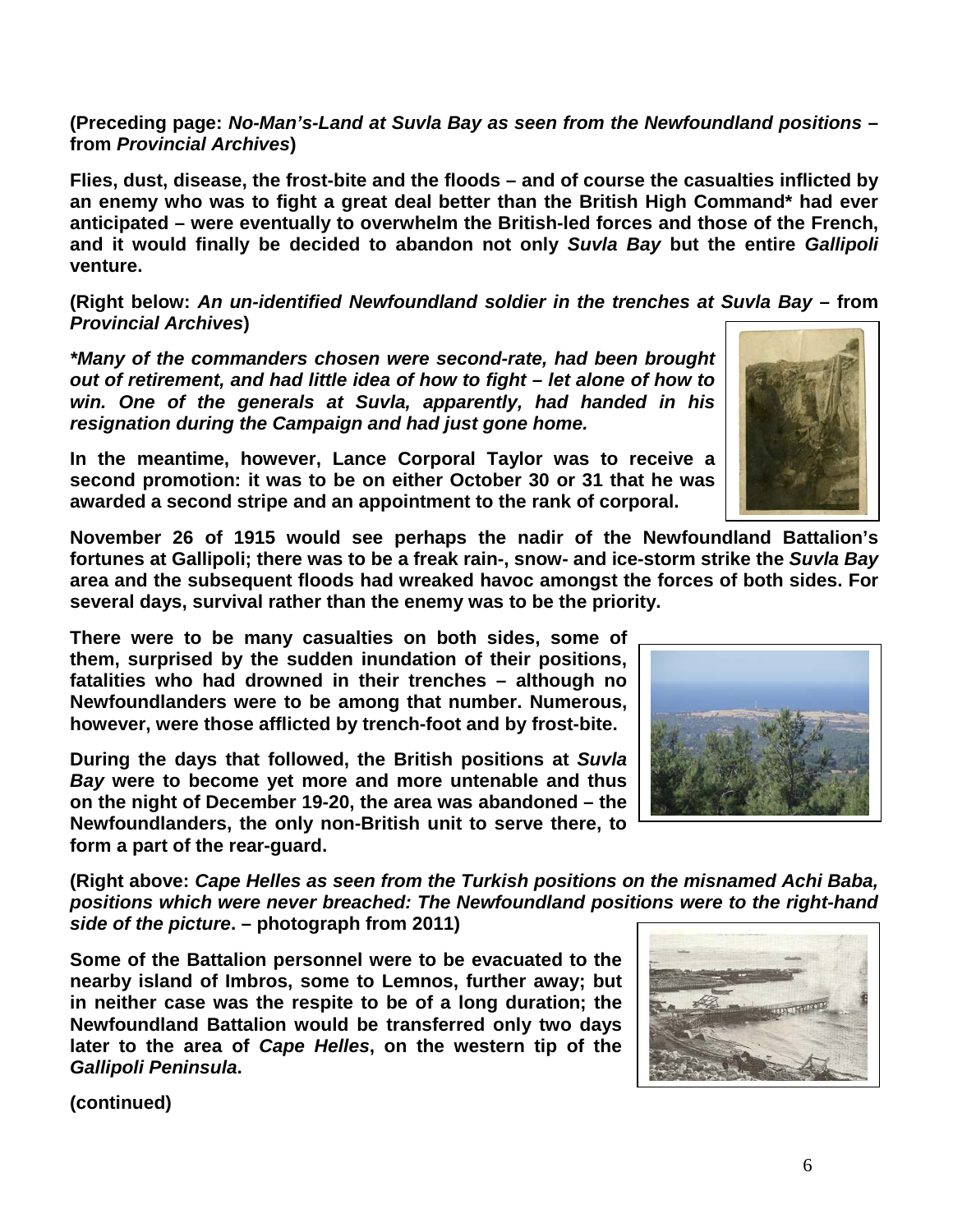**Battalion boarded His Majesty's Transport** *Alaunia* **at Port Tewfiq, on March 14 to begin the voyage through the** *Suez* 

**(Right above:** *Port Tewfiq at the south end of the Suez Canal as it was just prior to the Great War* **– from a vintage post-card)**

**The Newfoundlanders would disembark eight days afterwards in the Mediterranean portcity of Marseilles, on March 22.**

*soon to become a theatre of war.*

**(Right above:** *The British destroy their supplies during the final evacuation of the Gallipoli Peninsula. The men of the 1st Battalion of the Newfoundland Regiment were among the last to leave on two occasions, at both Suvla Bay and Cape Helles***. – photograph taken from** 

**the battleship** *Cornwallis* **from** *Illustration***)**

*Canal* **en route to France.** 

*from the Gallipoli Peninsula.*

**be decided\*.**

*\*Bulgaria had entered the conflict on the side of the Central Powers, and Salonika was* 

*wharves in the black-and-white picture are still to be seen.* **– photograph from 2011) Immediately after the British evacuated the entire** *Gallipoli Peninsula* **in January of 1916, the Newfoundland Battalion was to be ordered to the Egyptian port-city of Alexandria, to arrive there on the 15th of that month. The Newfoundlanders would then on the morrow be transferred southward to the vicinity of Suez, a port at the southern end of the Canal which bears the** 

**same name, there to await further orders since, at the time, the subsequent destination of the British 29th Division was yet to** 

**After a two-month interim spent in the vicinity of Port Suez, the almost six-hundred officers and** *other ranks* **of the 1st**

*British forces in January of 1916 and by the Newfoundlanders who were to be the last soldiers off the beach***:** *Vestiges of the* 

**(Right:** *'W' Beach almost a century after its abandonment by* 

**furnish part of the British rear-guard on this second occasion also.** *\*Lieutenant Owen Steele of St. John's, Newfoundland, is cited as having been the last soldier of the Mediterranean Expeditionary Force to step into the final small boat to sail* 

**The British, Indian and** *Anzac* **forces – the Australian and New Zealand Army Corps was also to serve at** *Gallipoli* **– were by then only marking time until a complete withdrawal of** 

**(Preceding page:** *'W' Beach at Cape Helles as it was only days before the final British* 

*evacuation* **– from** *Illustration***)**

**the** *Peninsula* **could be undertaken.** 

**This final operation took place on the night of January 8-9, the Newfoundland Battalion to** 



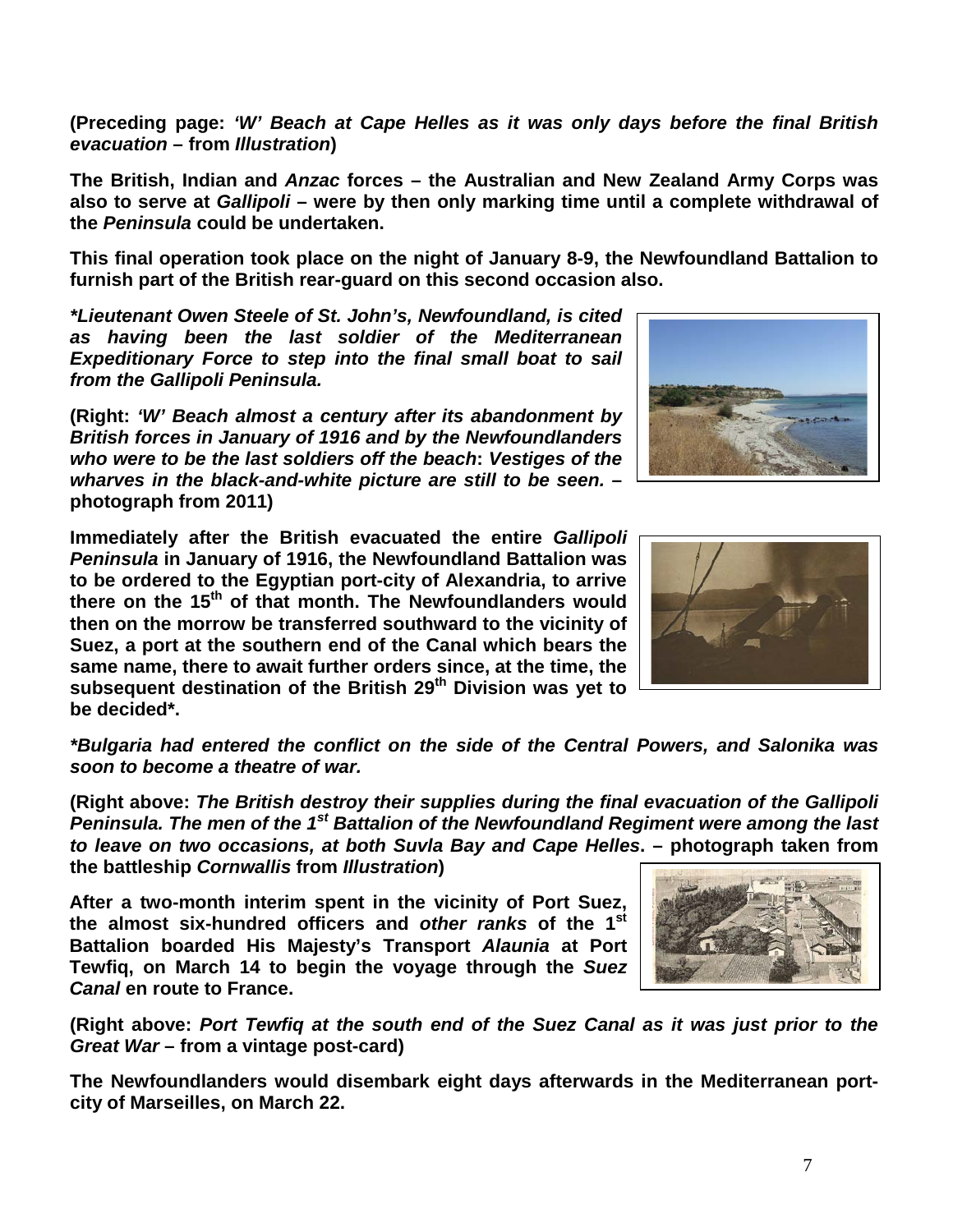**(Right:** *British troops march through the port area of the French city of Marseilles***. – from a vintage post-card)**

**Some three days after the unit's disembarkation on March 22, the Newfoundland Battalion's train was to find its way to the small provincial town of Pont-Rémy, a thousand kilometres to the north of Marseilles. It had been a cold, miserable journey, the blankets provided for the troops having inexcusably travelled unused in a separate wagon.**

**Having de-trained at the local station at two o'clock in the morning, the Newfoundlanders were now still to endure the long, dark march ahead of them before they would reach their billets at Buigny l'Abbé.**

**It is doubtful if many of those tired soldiers were to pay much attention to the slow-moving stream flowing under the bridge over which they then marched on their way from the station. But some three months later** *the Somme* **was to have become a part of their history.**

**(Right:** *A languid River Somme as seen from the bridge at Pont-Rémy* **– photograph from 2010)**

**On April 13, the 1st Battalion subsequently marched into the village of Englebelmer – perhaps some fifty kilometres in all from Pont-Rémy - where it would be billeted, would receive re-enforcements from Scotland via Rouen and, in two days' time, would be introduced into the communication trenches of the** *Western Front.*

**Just days following the Newfoundland Battalion's arrival on the** *Western Front***, two of the four Companies – 'A', and 'B' – were to take over several support positions from a British unit\* before the entire Newfoundland unit was then ordered to move further up for the first time into forward positions on April 22.**

*\*It should be said that the Newfoundland Battalion and two-hundred men of the Bermuda Rifles who were serving at the time in the 2nd Lincolnshire Regiment Battalion, were then the only units at the Somme from outside the British Isles - true also on the day of the attack on July 1.*

**(Right below:** *A part of the re-constructed trench system to be found in the Newfoundland Memorial Park at Beaumont-Hamel* **– photograph from 2009(?))**

**Having then been withdrawn at the end of that April to the areas of Mailly-Maillet and Louvencourt where they would be based for the next two months, the Newfoundlanders were soon to be preparing for the upcoming British campaign of that summer, to be fought on the ground named for the languid, meandering river,** *the Somme***, that flowed – and still does so today – through the region.** 







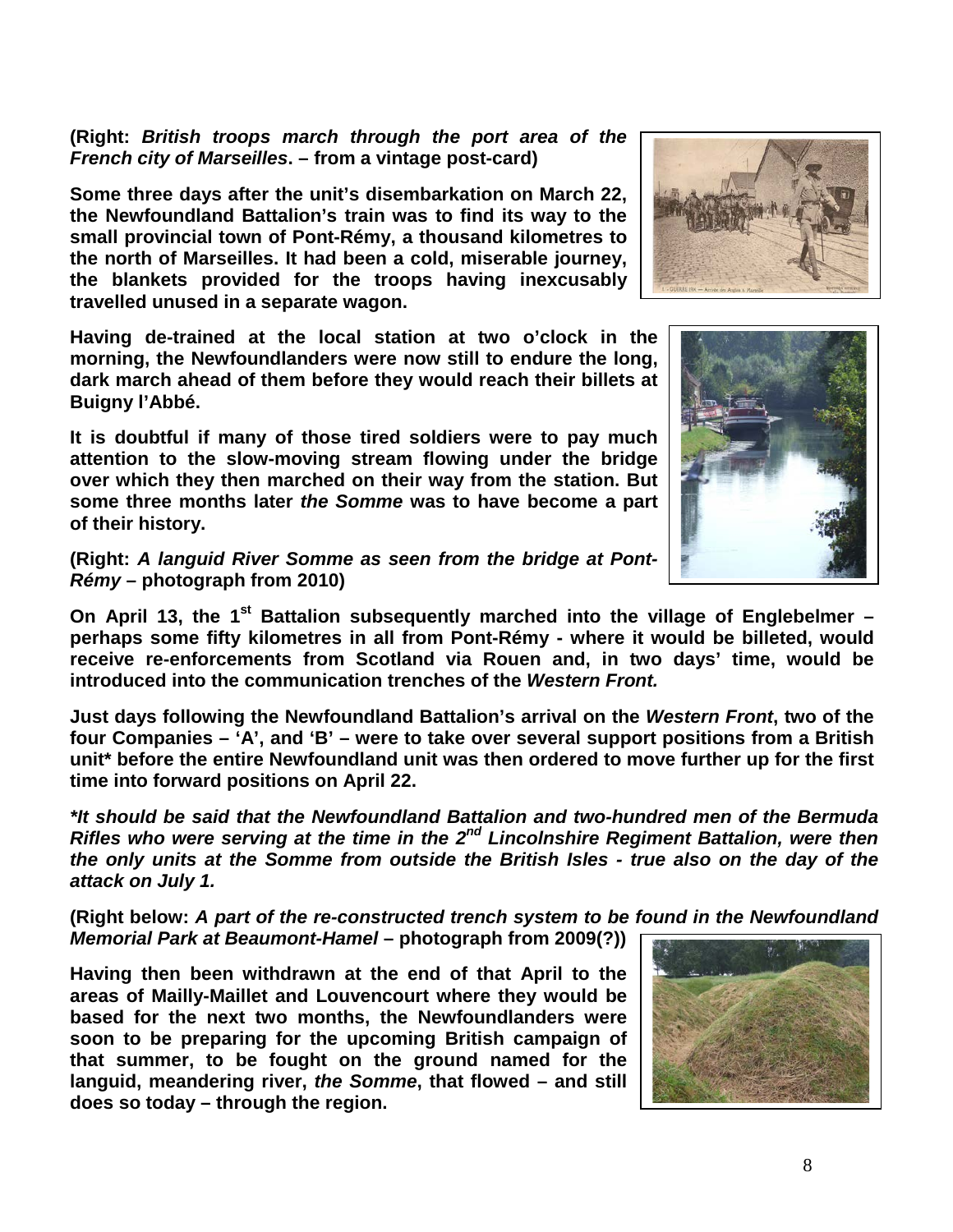**If there is one name and date in Newfoundland history which is etched in the collective once-national memory, it is that of Beaumont-Hamel on July 1 of 1916; and if any numbers are remembered, they are those of the eight-hundred who went** *over the top* **in the third wave of the attack on that morning, and of the sixty-eight unwounded present at muster some twenty-four hours later\*.**

**(Right:** *Beaumont-Hamel: Looking from the British lines down the hill to Y Ravine Cemetery which today stands atop part of the German front-line defences: The Danger Tree is to the right in the photograph***. – photograph taken in 2009)**

**(Right below:** *A view of Hawthorn Ridge Cemetery Number 2 in the Newfoundland Memorial Park at Beaumont-Hamel* **– photograph from 2009(?))**

*\*Perhaps ironically, the majority of the Battalion's casualties was to be incurred during the advance from the third line of British trenches to the first line from where the attack proper was to be made, and while struggling through British wire laid to protect the British positions from any German attack.*

**(Right below:** *Wounded at the Somme being transported in hand-carts from the forward area for further medical attention* **– from** *Le Miroir***)**

**There are other numbers of course: the fifty-seven thousand British casualties incurred in four hours on that same morning of which nineteen-thousand were recorded as having been**  *killed in action* **or** *died of wounds***.** 

**It was to be the largest disaster** *ever* **in the annals of the British Army…and, perhaps just as depressing, the carnage of**  *the Somme* **was to continue for the next four and a half months.**

**(Right:** *Beaumont-Hamel is a commune, not a village\****. – photographs from 2010 and 2015)**

*\*In fact, Beaumont-Hamel was a commune – it still exists today – at the time comprising two communities: Beaumont, a village on the German side of the lines, and Hamel which was behind those of the British. No-Man's-Land, on which the Newfoundland Memorial Park lies partially today, was on land that separated Beaumont from Hamel.*







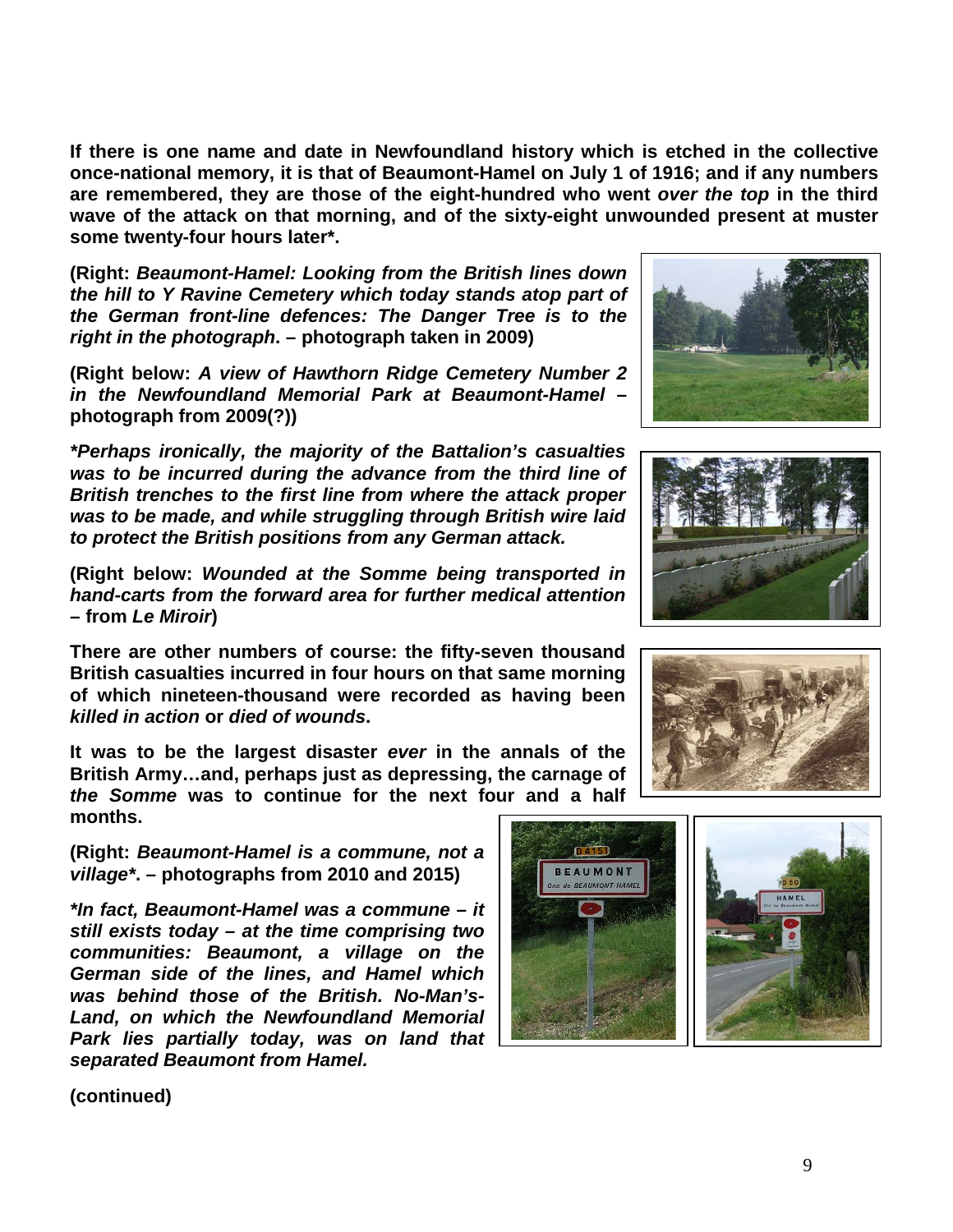**(Right:** *A grim, grainy image purporting to be Newfoundland dead awaiting burial after Beaumont-Hamel –* **from…?)**

**The son of Herbert Taylor, carpenter with the** *Empire Wood Working Co***.** *Ltd.***, and of Margaret Taylor (née** *Kennedy***)\* – to whom he had allotted a daily allowance of eighty cents from his pay - of 152, Casey Street in St. John's, he was also brother to Mary-Elizabeth, to Lilian-Chancey and to Martha.**

*\*The couple had married in Harbour Grace on September 4, 1894.*

**Corporal Taylor was reported as having been** *killed in action* **at Beaumont-Hamel on July 1, 1916, while serving with 'D' Company – although other sources appear to affirm 'B' Company – during the fighting of the first day of** *the Somme***.** 

**He was buried on that same day and where he still lies, by the Reverend H. S. Reid, attached to the 87th Brigade.**

**Herbert Taylor had enlisted at a** *declared* **nineteen years of age: date of birth in Carbonear, Newfoundland, June 11, 1896 (from the Newfoundland Birth Register).**

**Corporal Herbert Taylor was entitled to the 1914-1915 Star, as well as to the British War Medal (centre) and to the Victory Medal (Inter-Allied War Medal).**